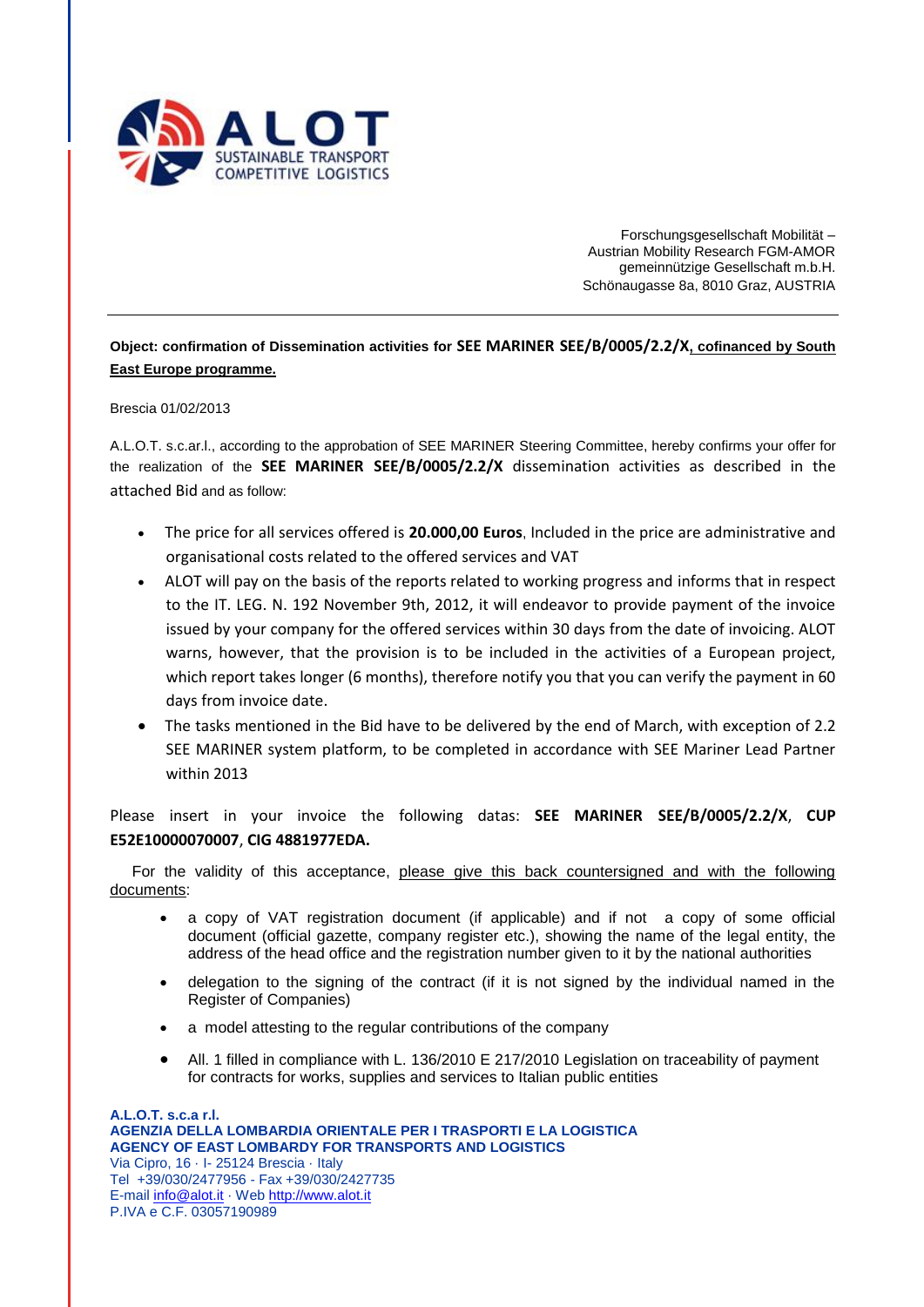

 Authorization (implicit returning this signed) to the publication of your details ((bid, offer confirmation) as per out art. 18 dl 83/2012 (Transparency)

Thank you very much for your cooperation.

Best regards

Il Direttore di A.L.O.T. s.c.a.r.l. (Guido Piccoli)